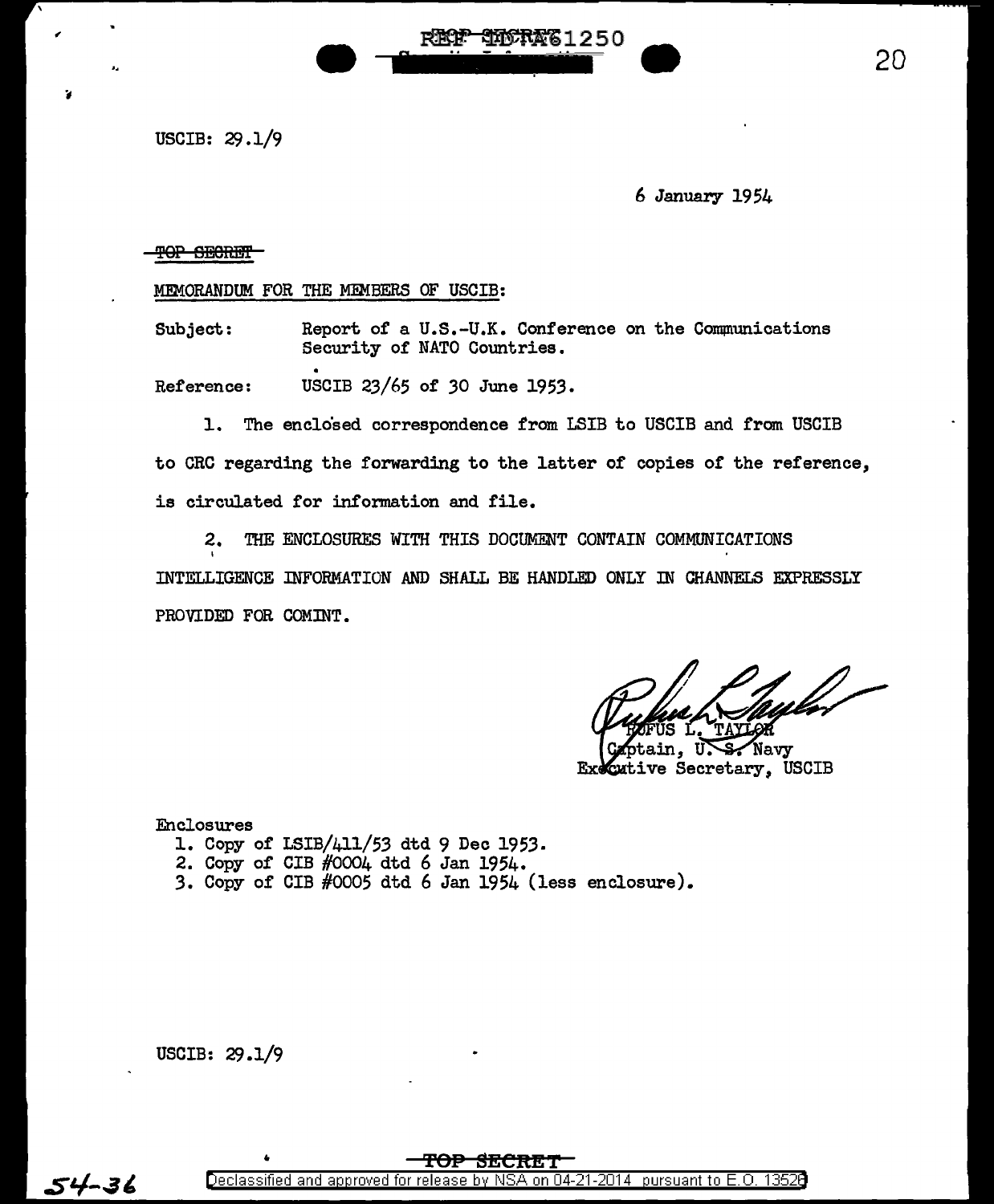TOP SECREi'

*:* ••

LONDON.

LSIB/411/53.

9th December, 1953.

•

Chairman. United States Communications Intelligence Board.

In paragraph *3* of the covering memorandum to the Report on the U.K.-U.S. Conference on the Communications Security of N.A.T.O. Countries held at Washington in June 1953, it was recommended that a copy of the Report itself should be forwarded, with certain comments, to the appropriate Canadian authorities.

REGP BRCHAGH 250

2. No action has hitherto been proposed by the U.K. to implement this recommendation, since it was thought that the best time to approach the Canadians would be when the U.S. and the U.K. had reached full agreement on the action to be taken on the Conference proposals. Since it is understood that the U.S. has not yet passed the Report to the Canadians, it is assumed that U.S. implementation of the recommendation has been delayed for similar reasons.

*3.* As action on the Conference proposals now appears imminent L.S.I.B. considers that the approach to the Canadians should be made forthwith. May I suggest that the U.S., as the host nation of the Conference, should send a copy of the Report to the Communications Research Committee in Ottawa on behalf of both U.S.C.I.B. and L.S.I.B.? If you agree to this procedure I should be grateful if you would make it clear to the Canadians that it was adopted at the suggestion of the U.K.

PL 86-36/50 USC 3605

/s/ Chairman, London Signal Intelligence Board.

Enclosure 1 with USCIB  $29.1/9$  dtd 6 Jan 1954.

<del>TOP SECRET '</del>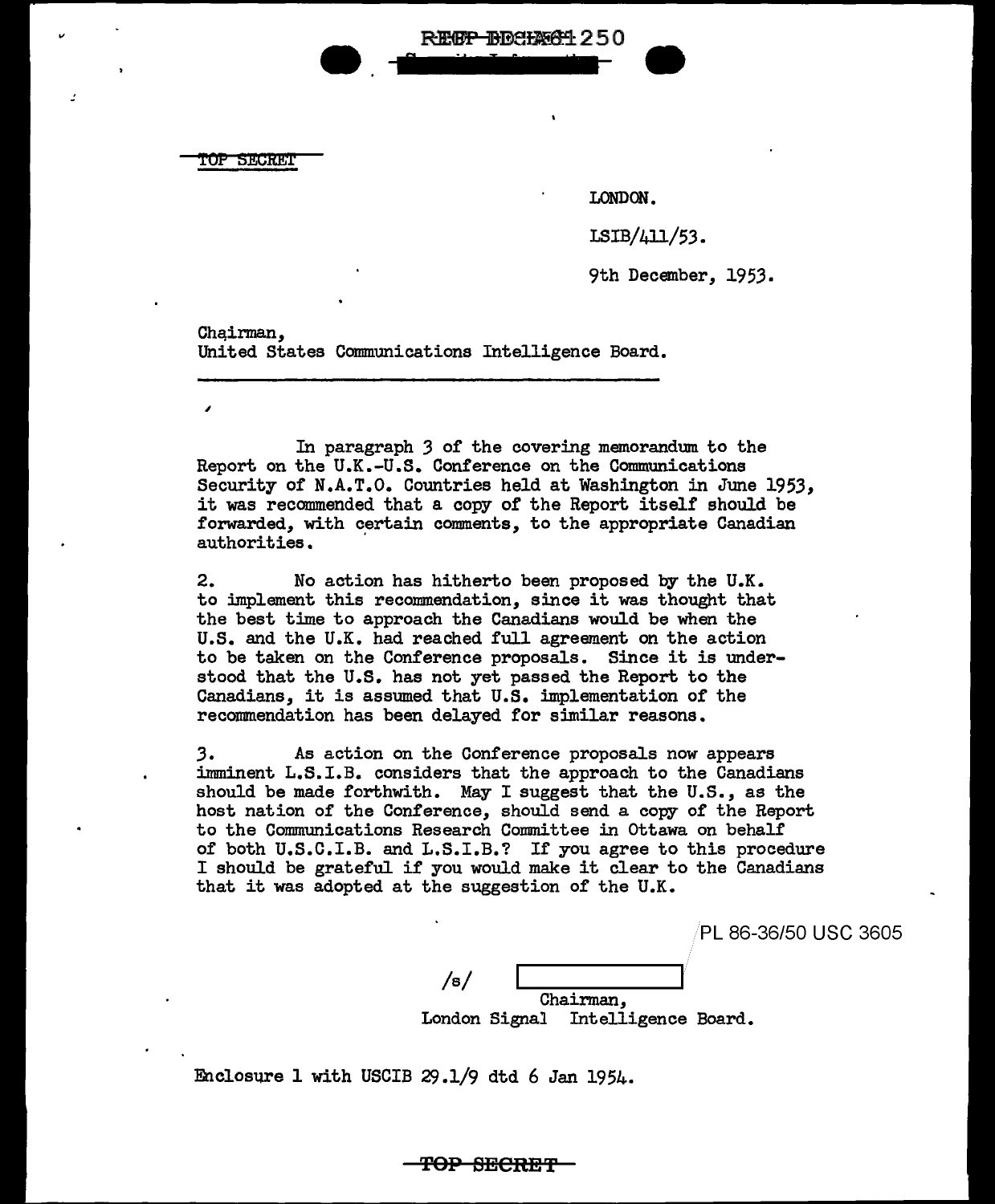

CIB # 0004

6 January 1954

TOP SECRET

 $\ddot{\phantom{a}}$ 

## MEMORANDUM FOR THE SENIOR CANADIAN LIAISON OFFICER, OTTAWA:

Subject: Delivery of Report of a U.S.-U.K. Conference on the Communications Security of NATO Countries to CRC. '  $\mathbf{r}$ 

It is requested that the enclosure be delivered to the

Secretary, CRC.

(Signed) RUFUS L. TAYLOR Captain, U. s. Navy Executive Secretary, USCIB

Enclosure CIB #0005 dtd 6 Jan 1954 (with enclosure).

Copy to: CBSLO (less enclosure) SBLO (less enclosure)

Enclosure 2 with USCIB 29.1/9 dtd 6 Jan 1954.

**TOP SEORE'f'**